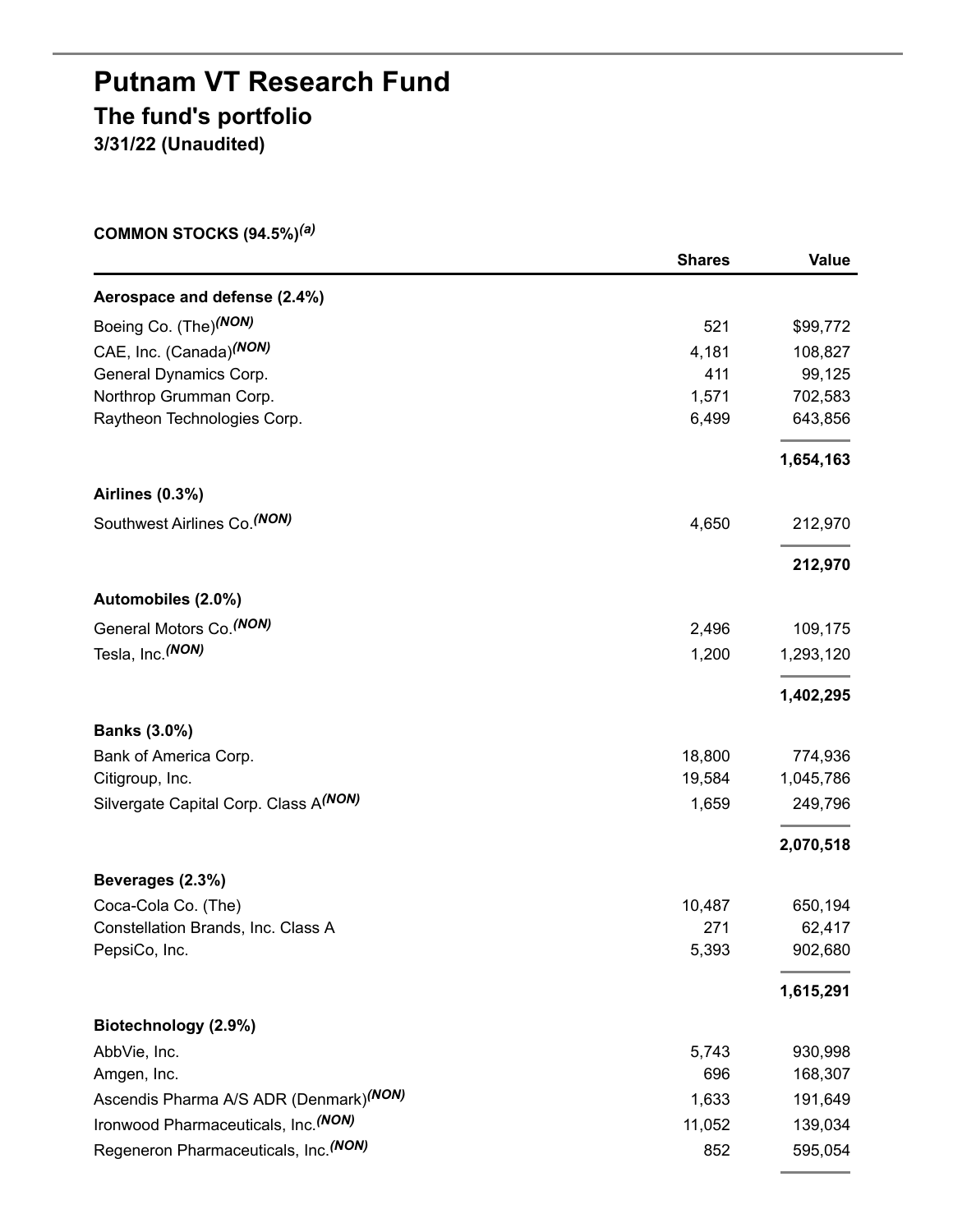|                                                          |         | 2,025,042 |
|----------------------------------------------------------|---------|-----------|
| Building products (0.8%)                                 |         |           |
| Johnson Controls International PLC                       | 8,572   | 562,066   |
|                                                          |         | 562,066   |
| Capital markets (2.5%)                                   |         |           |
| Charles Schwab Corp. (The)                               | 4,220   | 355,788   |
| Goldman Sachs Group, Inc. (The)                          | 2,505   | 826,901   |
| KKR & Co., Inc.                                          | 5,381   | 314,627   |
| Quilter PLC (United Kingdom)                             | 132,689 | 246,443   |
|                                                          |         | 1,743,759 |
| Chemicals (1.7%)                                         |         |           |
| Corteva, Inc.                                            | 6,227   | 357,928   |
| Eastman Chemical Co.                                     | 1,215   | 136,153   |
| Linde PLC                                                | 720     | 229,990   |
| PPG Industries, Inc.                                     | 1,316   | 172,488   |
| Sherwin-Williams Co. (The)                               | 1,102   | 275,081   |
|                                                          |         | 1,171,640 |
| <b>Construction materials (0.2%)</b>                     |         |           |
| CRH PLC ADR (Ireland)                                    | 2,849   | 114,131   |
|                                                          |         | 114,131   |
| Containers and packaging (0.4%)                          |         |           |
| Avery Dennison Corp.                                     | 1,625   | 282,701   |
|                                                          |         | 282,701   |
| Diversified financial services (0.8%)                    |         |           |
| Apollo Global Management, Inc.                           | 8,640   | 535,594   |
|                                                          |         | 535,594   |
| Electric utilities (2.5%)                                |         |           |
| American Electric Power Co., Inc.                        | 2,377   | 237,153   |
| NextEra Energy, Inc.                                     | 4,389   | 371,792   |
| NRG Energy, Inc.                                         | 28,561  | 1,095,600 |
|                                                          |         | 1,704,545 |
| Electrical equipment (0.5%)                              |         |           |
| Emerson Electric Co.                                     | 3,213   | 315,035   |
|                                                          |         | 315,035   |
| Electronic equipment, instruments, and components (0.3%) |         |           |
| Vontier Corp.                                            | 8,731   | 221,680   |
|                                                          |         | 221,680   |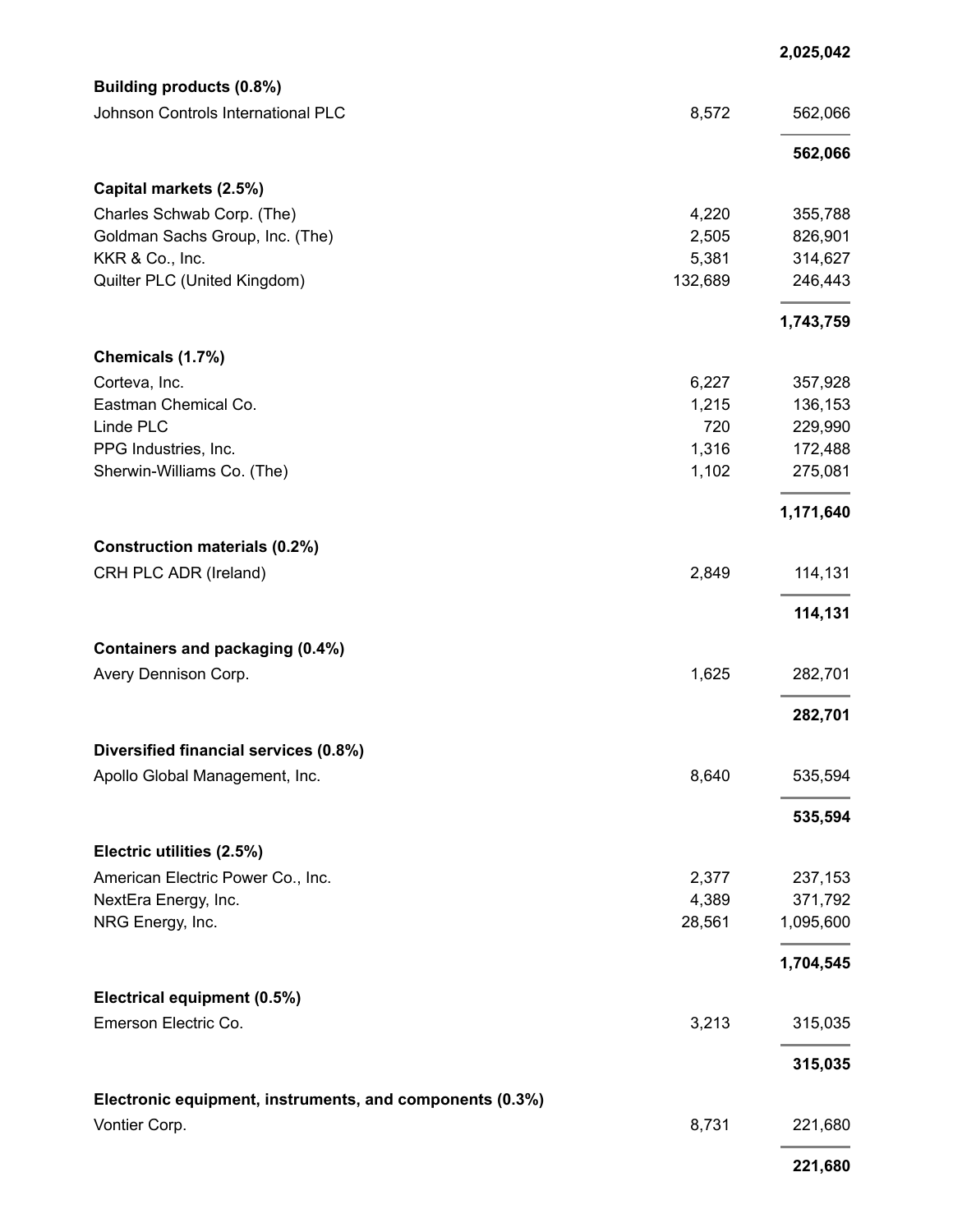| Entertainment (0.7%)                                |                |                    |
|-----------------------------------------------------|----------------|--------------------|
| Sea, Ltd. ADR (Singapore) <sup>(NON)</sup>          | 612            | 73,311             |
| Walt Disney Co. (The) <sup>(NON)</sup>              | 2,777          | 380,893            |
|                                                     |                | 454,204            |
| Equity real estate investment trusts (REITs) (1.0%) |                |                    |
| Gaming and Leisure Properties, Inc. <sup>(R)</sup>  | 11,432         | 536,504            |
| Vornado Realty Trust <sup>(R)</sup>                 | 3,823          | 173,258            |
|                                                     |                | 709,762            |
| Food and staples retail (1.5%)                      |                |                    |
| BJ's Wholesale Club Holdings, Inc. (NON)            | 777            | 52,533             |
| Costco Wholesale Corp.                              | 612            | 352,420            |
| Walmart, Inc.                                       | 4,393          | 654,206            |
|                                                     |                | 1,059,159          |
| Food products (0.3%)                                |                |                    |
| McCormick & Co., Inc. (non-voting shares)           | 1,776          | 177,245            |
|                                                     |                | 177,245            |
| Health-care equipment and supplies (2.3%)           |                |                    |
| <b>Abbott Laboratories</b>                          | 2,362          | 279,566            |
| Baxter International, Inc.                          | 1,485          | 115,147            |
| Boston Scientific Corp. <sup>(NON)</sup>            | 8,457          | 374,561            |
| Cooper Cos., Inc. (The)                             | 242            | 101,057            |
| DexCom, Inc. (NON)                                  | 378            | 193,385            |
| Edwards Lifesciences Corp. (NON)                    | 442            | 52,032             |
| Intuitive Surgical, Inc. (NON)                      | 794            | 239,534            |
| Medtronic PLC                                       | 2,128          | 236,102            |
|                                                     |                | 1,591,384          |
| Health-care providers and services (3.5%)           |                |                    |
| Anthem, Inc.                                        | 1,175          | 577,184            |
| Cardinal Health, Inc.                               | 1,242          | 70,421             |
| Cigna Corp.<br>CVS Health Corp.                     | 1,202<br>1,716 | 288,011<br>173,676 |
| McKesson Corp.                                      | 557            | 170,514            |
| UnitedHealth Group, Inc.                            | 2,348          | 1,197,410          |
|                                                     |                | 2,477,216          |
| Hotels, restaurants, and leisure (2.0%)             |                |                    |
| Aramark                                             | 3,790          | 142,504            |
| Booking Holdings, Inc. (NON)                        | 225            | 528,401            |
| Chipotle Mexican Grill, Inc. (NON)                  | 161            | 254,707            |
| Hilton Worldwide Holdings, Inc. (NON)               | 2,099          | 318,502            |
| Penn National Gaming, Inc. (NON)                    | 3,781          | 160,390            |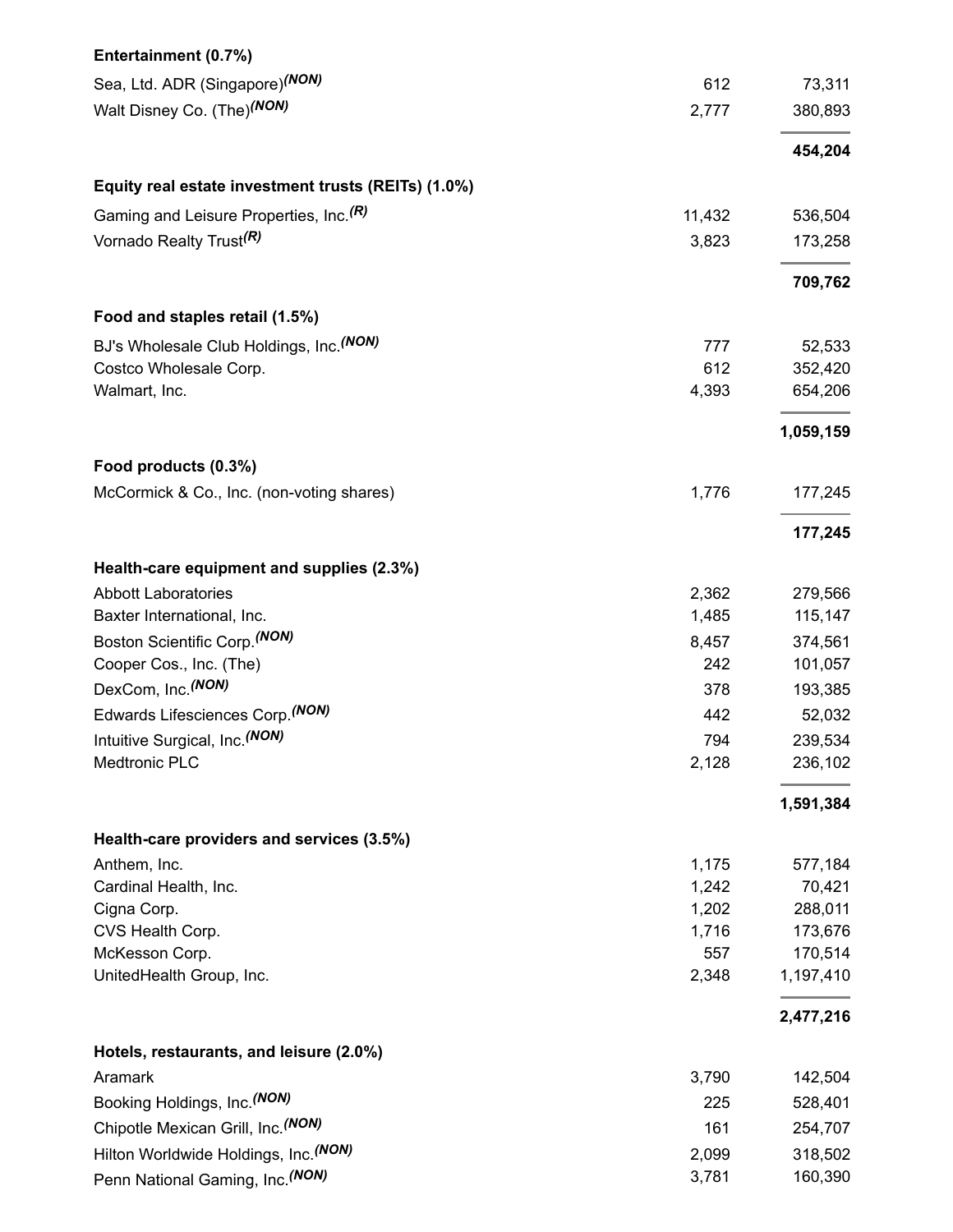|                                               |        | 1,404,504 |
|-----------------------------------------------|--------|-----------|
| Household durables (0.5%)                     |        |           |
| PulteGroup, Inc.                              | 8,627  | 361,471   |
|                                               |        | 361,471   |
| Household products (1.7%)                     |        |           |
| Procter & Gamble Co. (The)                    | 7,596  | 1,160,669 |
|                                               |        | 1,160,669 |
| Industrial conglomerates (0.9%)               |        |           |
| General Electric Co.                          | 1,726  | 157,929   |
| Honeywell International, Inc.                 | 2,236  | 435,081   |
|                                               |        | 593,010   |
| Insurance (2.7%)                              |        |           |
| AIA Group, Ltd. (Hong Kong)                   | 15,600 | 163,323   |
| Assured Guaranty, Ltd.                        | 16,403 | 1,044,215 |
| AXA SA (France)                               | 10,122 | 295,602   |
| Prudential PLC (United Kingdom)               | 26,686 | 394,200   |
|                                               |        | 1,897,340 |
| Interactive media and services (5.1%)         |        |           |
| Alphabet, Inc. Class A(NON)                   | 961    | 2,672,877 |
| Meta Platforms, Inc. Class A <sup>(NON)</sup> | 3,825  | 850,527   |
|                                               |        | 3,523,404 |
| Internet and direct marketing retail (5.2%)   |        |           |
| Amazon.com, Inc. <sup>(NON)</sup>             | 1,136  | 3,703,303 |
|                                               |        | 3,703,303 |
| IT Services (4.9%)                            |        |           |
| Fidelity National Information Services, Inc.  | 10,201 | 1,024,384 |
| Mastercard, Inc. Class A                      | 4,285  | 1,531,373 |
| PayPal Holdings, Inc. (NON)                   | 1,930  | 223,205   |
| Visa, Inc. Class A                            | 2,887  | 640,250   |
|                                               |        | 3,419,212 |
| Life sciences tools and services (2.3%)       |        |           |
| Avantor, Inc. <sup>(NON)</sup>                | 5,316  | 179,787   |
| Bio-Rad Laboratories, Inc. Class A(NON)       | 353    | 198,820   |
| Danaher Corp.                                 | 1,868  | 547,940   |
| Illumina, Inc. (NON)                          | 438    | 153,037   |
| Thermo Fisher Scientific, Inc.                | 892    | 526,860   |
|                                               |        |           |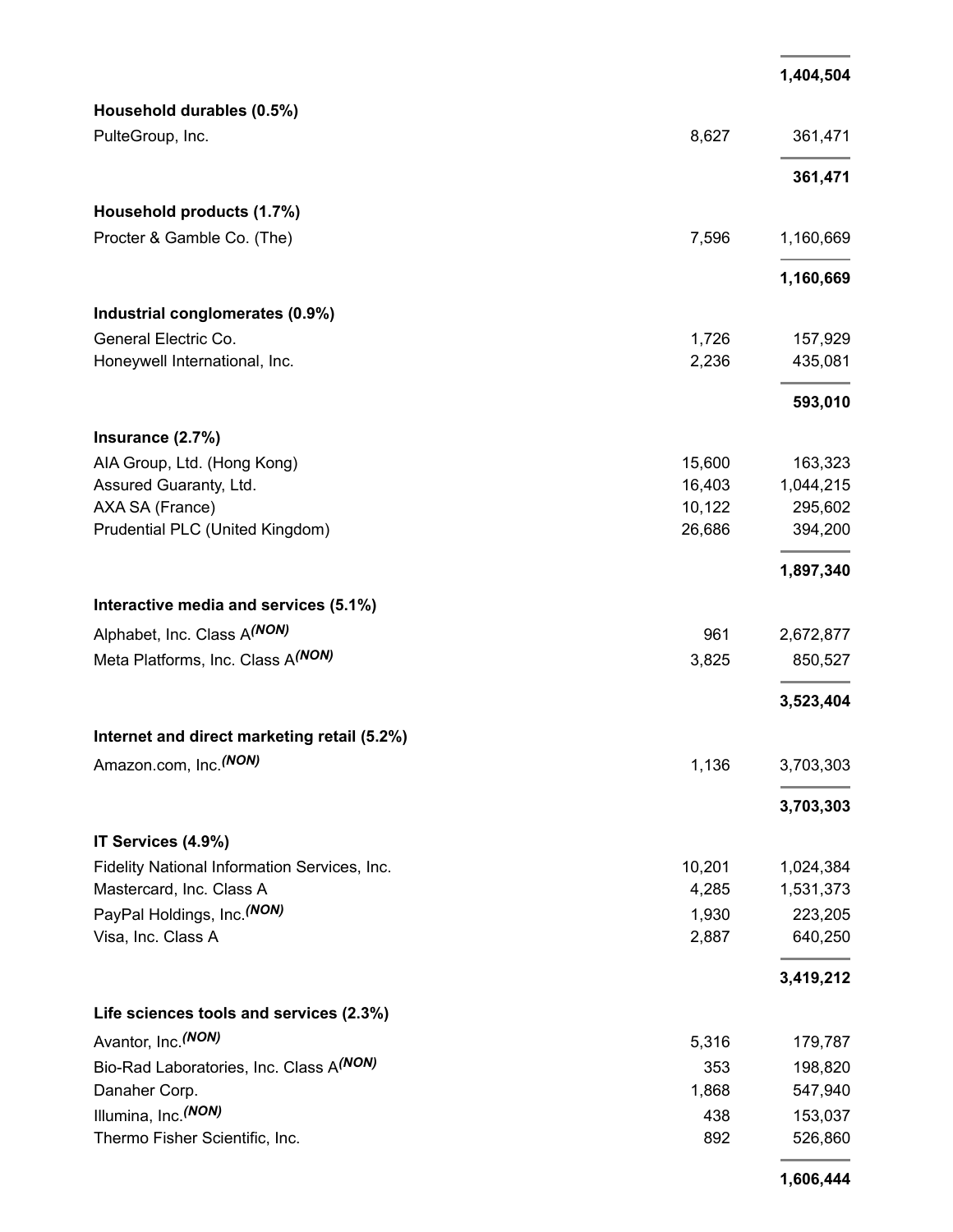| Machinery (1.5%)                      |         |           |
|---------------------------------------|---------|-----------|
| Deere & Co.                           | 713     | 296,223   |
| Ingersoll Rand, Inc.                  | 4,023   | 202,558   |
| Otis Worldwide Corp.                  | 6,755   | 519,797   |
|                                       |         | 1,018,578 |
| Metals and mining (0.6%)              |         |           |
| Agnico-Eagle Mines, Ltd. (Canada)     | 1,948   | 119,203   |
| Alamos Gold, Inc. Class A (Canada)    | 19,716  | 166,009   |
| Anglo American PLC (United Kingdom)   | 2,219   | 114,448   |
|                                       |         | 399,660   |
| Multi-utilities (0.3%)                |         |           |
| Ameren Corp.                          | 2,359   | 221,180   |
|                                       |         | 221,180   |
| Multiline retail (0.7%)               |         |           |
| Target Corp.                          | 2,184   | 463,488   |
|                                       |         | 463,488   |
| Oil, gas, and consumable fuels (3.8%) |         |           |
| Cenovus Energy, Inc. (Canada)         | 44,223  | 737,197   |
| ConocoPhillips                        | 3,405   | 340,500   |
| Exxon Mobil Corp.                     | 14,399  | 1,189,213 |
| Shell PLC (United Kingdom)            | 11,923  | 327,212   |
| TotalEnergies SE (France)             | 1,078   | 54,696    |
|                                       |         | 2,648,818 |
| Personal products (0.2%)              |         |           |
| Olaplex Holdings, Inc. (NON)          | 8,629   | 134,871   |
|                                       |         | 134,871   |
| Pharmaceuticals (3.0%)                |         |           |
| 4Front Ventures Corp. (NON)           | 155,390 | 124,312   |
| Bristol-Myers Squibb Co.              | 2,165   | 158,110   |
| Eli Lilly and Co.                     | 1,253   | 358,822   |
| Johnson & Johnson                     | 3,852   | 682,690   |
| Merck & Co., Inc.                     | 4,116   | 337,718   |
| Pfizer, Inc.                          | 8,283   | 428,811   |
|                                       |         | 2,090,463 |
| Professional services (0.1%)          | 1,149   |           |
| Booz Allen Hamilton Holding Corp.     |         | 100,928   |
|                                       |         | 100,928   |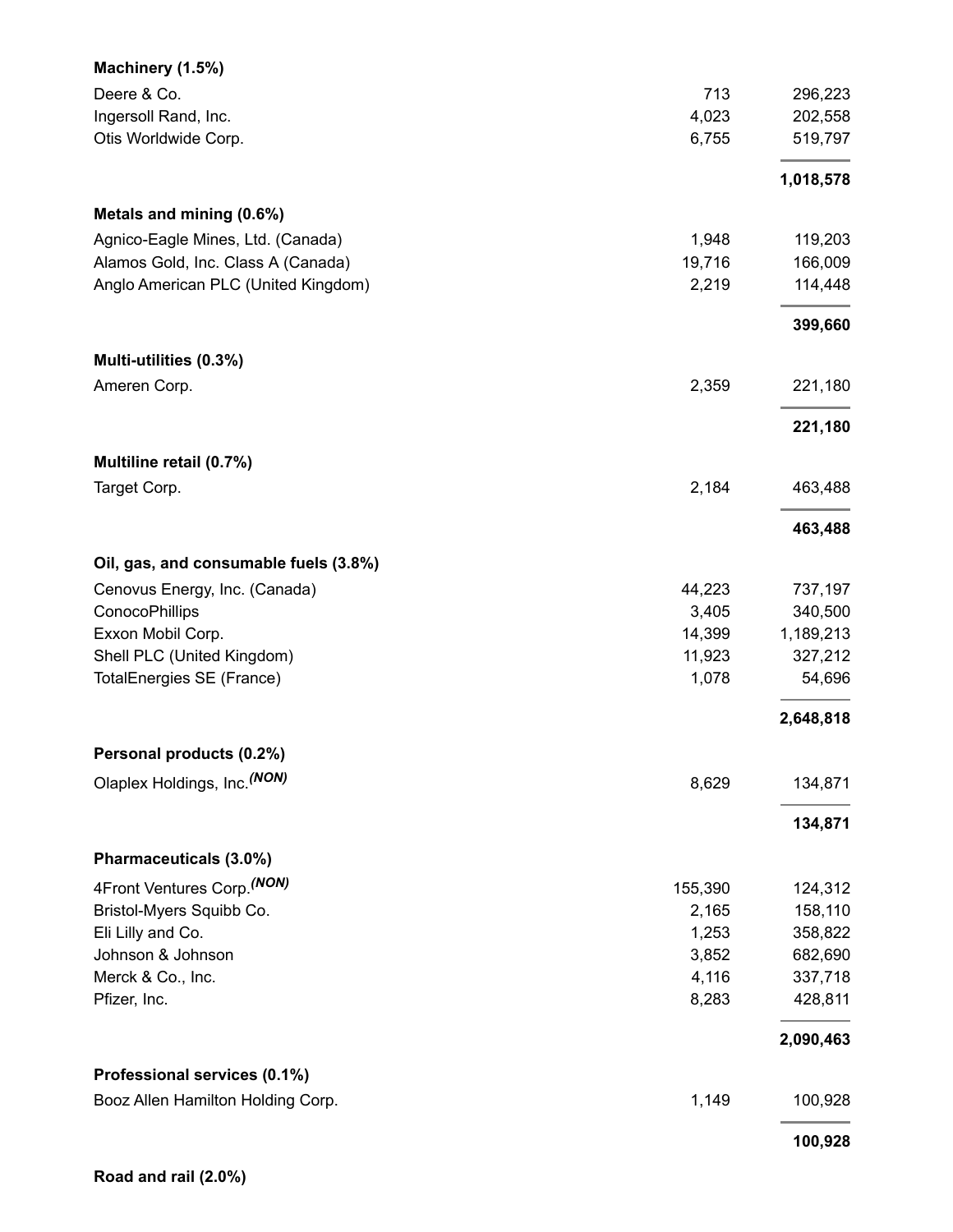| CSX Corp.                                            | 5,768  | 216,012   |
|------------------------------------------------------|--------|-----------|
| Union Pacific Corp.                                  | 4,362  | 1,191,742 |
|                                                      |        | 1,407,754 |
| Semiconductors and semiconductor equipment (3.7%)    |        |           |
| Advanced Micro Devices, Inc. (NON)                   | 7,926  | 866,629   |
| NVIDIA Corp.                                         | 2,786  | 760,188   |
| Qualcomm, Inc.                                       | 6,231  | 952,221   |
|                                                      |        | 2,579,038 |
| Software (11.4%)                                     |        |           |
| Adobe, Inc. (NON)                                    | 1,425  | 649,259   |
| Intuit, Inc.                                         | 1,821  | 875,610   |
| Microsoft Corp.                                      | 14,471 | 4,461,551 |
| Oracle Corp.                                         | 12,304 | 1,017,910 |
| salesforce.com, Inc. <sup>(NON)</sup>                | 3,052  | 648,001   |
| Unity Software, Inc. (NON)                           | 2,931  | 290,785   |
|                                                      |        | 7,943,116 |
| Specialty retail (2.7%)                              |        |           |
| Bath & Body Works, Inc.                              | 1,341  | 64,100    |
| Burlington Stores, Inc. <sup>(NON)</sup>             | 355    | 64,670    |
| CarMax, Inc. (NON)                                   | 1,754  | 169,226   |
| Home Depot, Inc. (The)                               | 3,995  | 1,195,823 |
| O'Reilly Automotive, Inc. (NON)                      | 345    | 236,311   |
| TJX Cos., Inc. (The)                                 | 1,530  | 92,687    |
| Warby Parker, Inc. Class A(NON)                      | 1,704  | 57,612    |
|                                                      |        | 1,880,429 |
| Technology hardware, storage, and peripherals (4.9%) |        |           |
| Apple, Inc.                                          | 19,501 | 3,405,070 |
|                                                      |        | 3,405,070 |
| Textiles, apparel, and luxury goods (0.5%)           |        |           |
| Levi Strauss & Co. Class A                           | 3,877  | 76,610    |
| Lululemon Athletica, Inc. (Canada) <sup>(NON)</sup>  | 223    | 81,446    |
| Nike, Inc. Class B                                   | 1,622  | 218,256   |
|                                                      |        | 376,312   |
| <b>Tobacco (0.2%)</b>                                |        |           |
| Altria Group, Inc.                                   | 2,622  | 137,000   |
|                                                      |        | 137,000   |
| Trading companies and distributors (0.4%)            |        |           |
| United Rentals, Inc. (NON)                           | 698    | 247,937   |
|                                                      |        |           |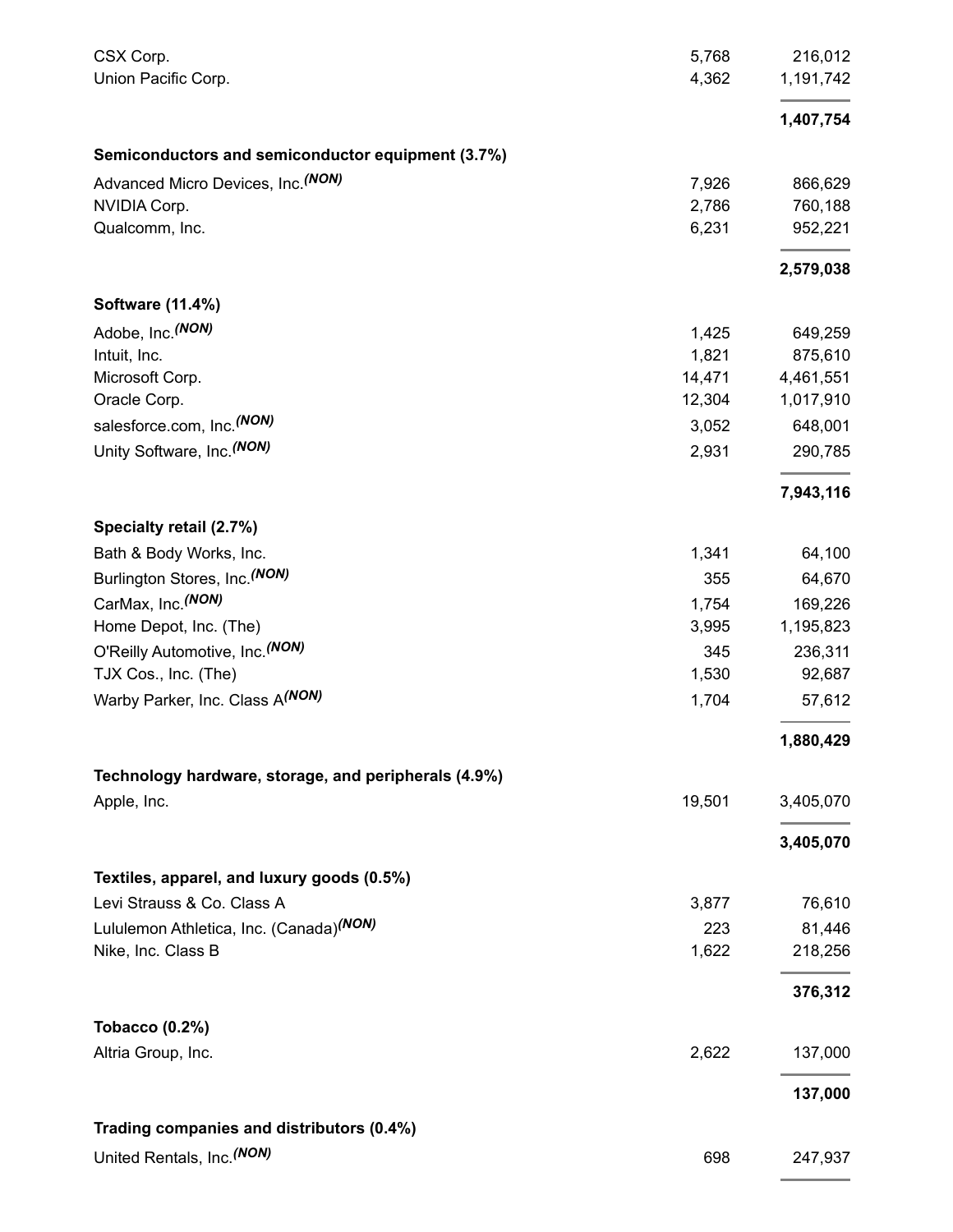| Wireless telecommunication services (1.3%) |       |              |
|--------------------------------------------|-------|--------------|
| T-Mobile US, Inc. <sup>(NON)</sup>         | 7.076 | 908,205      |
|                                            |       | 908,205      |
| Total common stocks (cost \$48,964,593)    |       | \$65,732,604 |

### **UNITS (0.1%)** *(a)*

|                                            | <b>Units</b> | Value    |
|--------------------------------------------|--------------|----------|
| GoGreen Investments Corp. <sup>(NON)</sup> | 7,909        | \$79,881 |
| Total units (cost \$79,090)                |              | \$79,881 |

#### **SHORT-TERM INVESTMENTS (5.6%)** *(a)*

|                                                          | <b>Principal</b><br>amount/shares | Value        |
|----------------------------------------------------------|-----------------------------------|--------------|
| Putnam Short Term Investment Fund Class P 0.39%<br>(AFF) | 3,692,397<br><b>Shares</b>        | \$3,692,397  |
| U.S. Treasury Bills 0.183%, 4/26/22 <sup>(SEG)</sup>     | \$200,000                         | 199,982      |
| Total short-term investments (cost \$3,892,372)          |                                   | \$3,892,379  |
| <b>TOTAL INVESTMENTS</b>                                 |                                   |              |
| Total investments (cost \$52,936,055)                    |                                   | \$69,704,864 |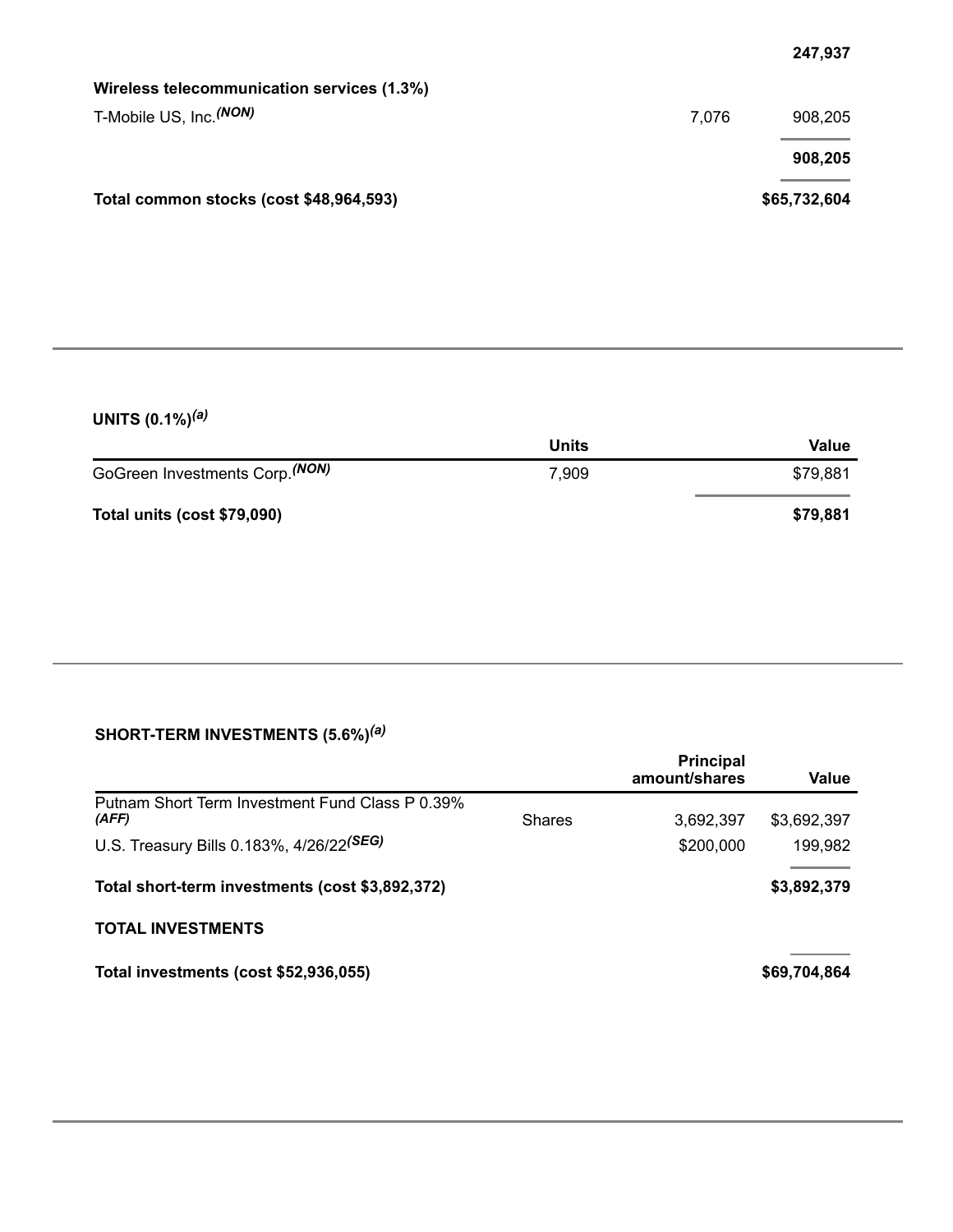| <b>Counterparty Currency</b>     |                                            | <b>Contract</b><br>type* | <b>Delivery</b><br>date | Value     | <b>Aggregate face</b><br>value | <b>Unrealized</b><br>appreciation/<br>(depreciation) |
|----------------------------------|--------------------------------------------|--------------------------|-------------------------|-----------|--------------------------------|------------------------------------------------------|
| <b>Bank of America N.A.</b>      |                                            |                          |                         |           |                                |                                                      |
|                                  | Danish Krone                               | Sell                     | 6/15/22                 | \$174,312 | \$174,057                      | \$(255)                                              |
|                                  | Euro                                       | Sell                     | 6/15/22                 | 183,912   | 184,557                        | 645                                                  |
| <b>Barclays Bank PLC</b>         |                                            |                          |                         |           |                                |                                                      |
|                                  | <b>British Pound</b>                       | Sell                     | 6/15/22                 | 163,371   | 166,462                        | 3,091                                                |
|                                  | Euro                                       | Sell                     | 6/15/22                 | 272,872   | 273,797                        | 925                                                  |
| Citibank, N.A.                   |                                            |                          |                         |           |                                |                                                      |
|                                  | Canadian Dollar Sell                       |                          | 4/20/22                 | 227,634   | 223,419                        | (4,215)                                              |
|                                  | Euro                                       | Sell                     | 6/15/22                 | 10,760    | 10,798                         | 38                                                   |
|                                  | <b>Goldman Sachs International</b>         |                          |                         |           |                                |                                                      |
|                                  | <b>British Pound</b>                       | Sell                     | 6/15/22                 | 814,095   | 829,501                        | 15,406                                               |
|                                  | Euro                                       | Sell                     | 6/15/22                 | 162,060   | 162,530                        | 470                                                  |
|                                  | <b>HSBC Bank USA, National Association</b> |                          |                         |           |                                |                                                      |
|                                  | Euro                                       | Sell                     | 6/15/22                 | 108,151   | 108,523                        | 372                                                  |
| JPMorgan Chase Bank N.A.         |                                            |                          |                         |           |                                |                                                      |
|                                  | Canadian Dollar Sell                       |                          | 4/20/22                 | 697,379   | 688,115                        | (9,264)                                              |
|                                  | Singapore<br>Dollar                        | Sell                     | 5/18/22                 | 131,318   | 132,383                        | 1,065                                                |
|                                  | Morgan Stanley & Co. International PLC     |                          |                         |           |                                |                                                      |
|                                  | Euro                                       | Sell                     | 6/15/22                 | 101,495   | 101,834                        | 339                                                  |
| <b>NatWest Markets PLC</b>       |                                            |                          |                         |           |                                |                                                      |
|                                  | Canadian Dollar Sell                       |                          | 4/20/22                 | 153,809   | 150,964                        | (2,845)                                              |
|                                  | <b>State Street Bank and Trust Co.</b>     |                          |                         |           |                                |                                                      |
|                                  | Euro                                       | Buy                      | 6/15/22                 | 261,780   | 261,482                        | 298                                                  |
|                                  | Hong Kong                                  |                          |                         |           |                                |                                                      |
|                                  | Dollar                                     | Sell                     | 5/18/22                 | 118,884   | 119,476                        | 592                                                  |
| <b>UBS AG</b>                    |                                            |                          |                         |           |                                |                                                      |
|                                  | Canadian Dollar Sell                       |                          | 4/20/22                 | 179,164   | 175,255                        | (3,909)                                              |
| <b>Unrealized appreciation</b>   |                                            |                          |                         |           |                                | 23,241                                               |
| <b>Unrealized (depreciation)</b> |                                            |                          |                         |           |                                | (20, 488)                                            |
| <b>Total</b>                     |                                            |                          |                         |           |                                | \$2,753                                              |

### **FORWARD CURRENCY CONTRACTS at 3/31/22 (aggregate face value \$3,763,153) (Unaudited)**

\* The exchange currency for all contracts listed is the United States Dollar.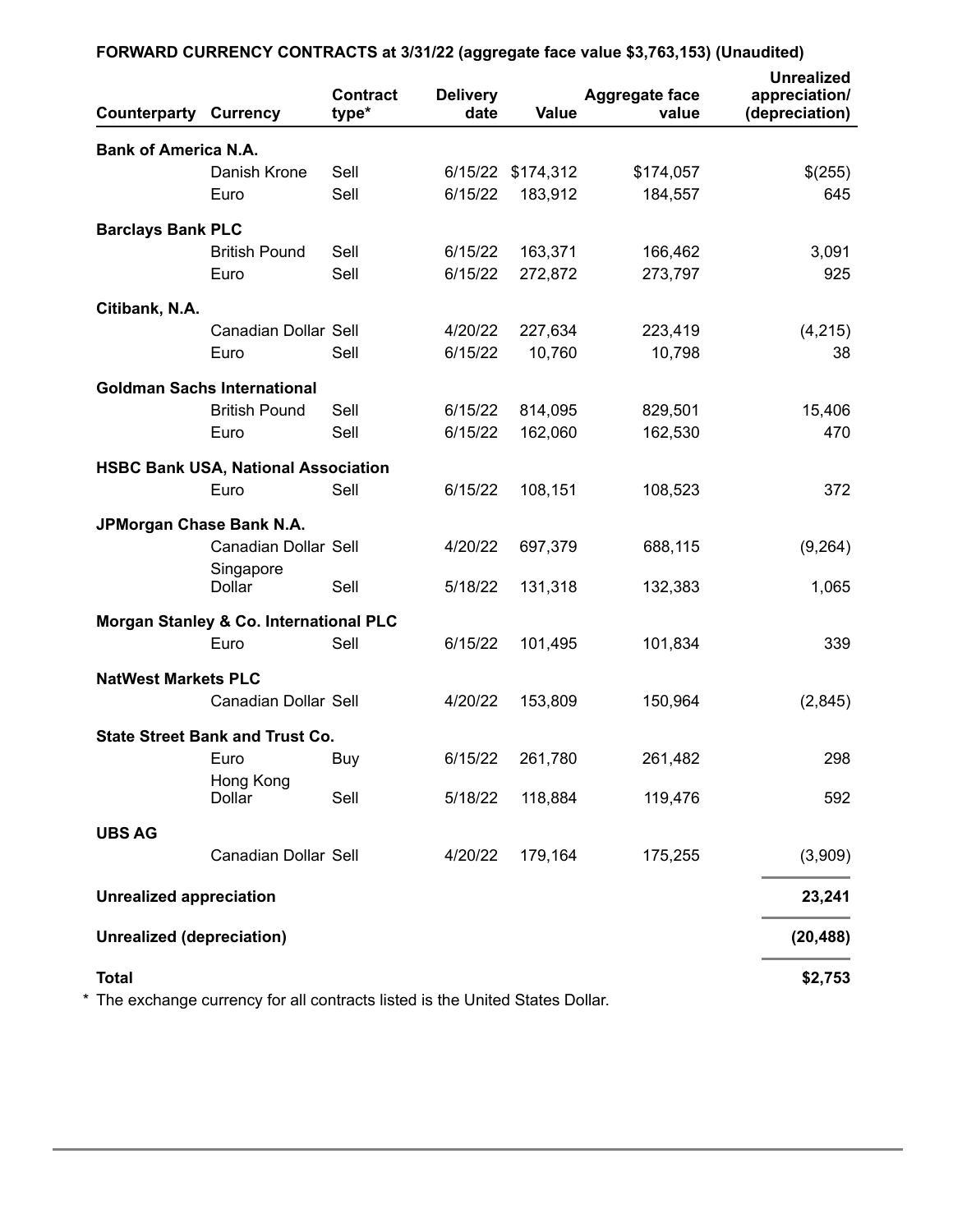#### **FUTURES CONTRACTS OUTSTANDING at 3/31/22 (Unaudited)**

|                                  | Number of<br>contracts | <b>Notional</b><br>amount | Value       | <b>Expiration</b><br>date | <b>Unrealized</b><br>appreciation/<br>(depreciation) |
|----------------------------------|------------------------|---------------------------|-------------|---------------------------|------------------------------------------------------|
| S&P 500 Index E-Mini (Long)      | 11                     | \$2,491,726               | \$2,491,913 | Jun-22                    | \$133,780                                            |
| <b>Unrealized appreciation</b>   |                        |                           |             |                           | 133,780                                              |
| <b>Unrealized (depreciation)</b> |                        |                           |             |                           |                                                      |
| <b>Total</b>                     |                        |                           |             |                           | \$133,780                                            |

#### **WRITTEN OPTIONS OUTSTANDING at 3/31/22 (premiums \$848) (Unaudited)**

| Counterparty                         | <b>Expiration</b><br>date/<br>strike price | <b>Notional</b><br>amount | <b>Contract</b><br>amount | Value |
|--------------------------------------|--------------------------------------------|---------------------------|---------------------------|-------|
| <b>Goldman Sachs International</b>   |                                            |                           |                           |       |
| Thermo Fisher Scientific, Inc. (Put) | Jun-22/\$500.00                            | \$30,714                  | \$52                      | \$255 |
| Total                                |                                            |                           |                           | \$255 |

## *Key to holding's abbreviations*

ADR American Depository Receipts: Represents ownership of foreign securities on deposit with a custodian bank.

## **Notes to the fund's portfolio**

Unless noted otherwise, the notes to the fund's portfolio are for the close of the fund's reporting period, which ran from January 1, 2022 through March 31, 2022 (the reporting period). Within the following notes to the portfolio, references to "Putnam Management" represent Putnam Investment Management, LLC, the fund's manager, an indirect whollyowned subsidiary of Putnam Investments, LLC, references to "ASC 820" represent Accounting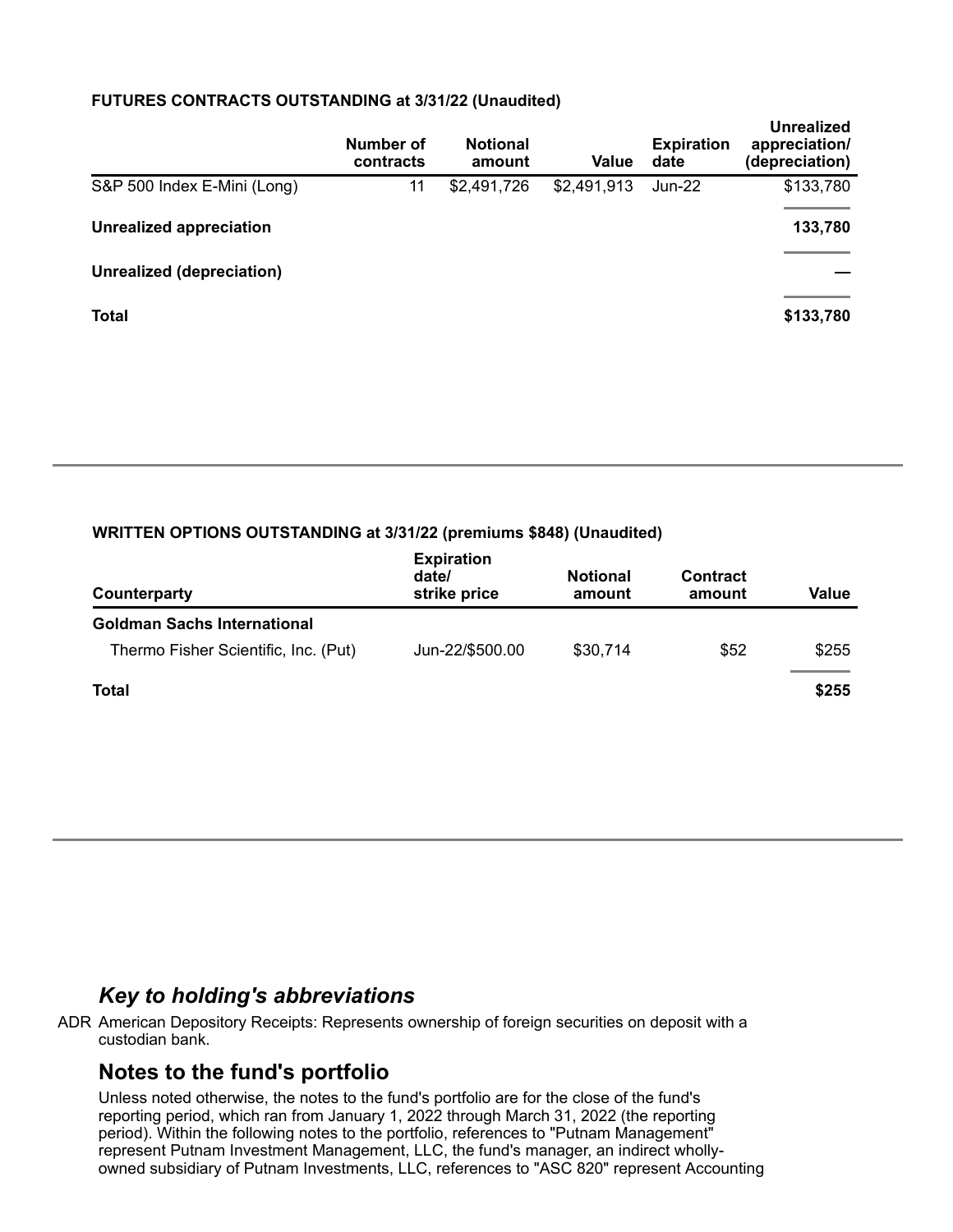Standards Codification 820 *Fair Value Measurements and Disclosures* and references to "OTC", if any, represent over-the-counter.

- *(a)* Percentages indicated are based on net assets of \$69,531,424.
- *(NON)* This security is non-income-producing.
- *(AFF)* Affiliated company. For investments in Putnam Short Term Investment Fund, the rate quoted in the security description is the annualized 7-day yield of the fund at the close of the reporting period. Transactions during the period with any company which is under common ownership or control were as follows:

| <b>Name of affiliate</b>               | Fair value<br>as of<br>12/31/21 | <b>Purchase</b><br>cost           | proceeds  | Sale Investment<br>income | <b>Shares</b><br>outstanding<br>and fair<br>value as of<br>3/31/22 |
|----------------------------------------|---------------------------------|-----------------------------------|-----------|---------------------------|--------------------------------------------------------------------|
| <b>Short-term investments</b>          |                                 |                                   |           |                           |                                                                    |
| Putnam Cash Collateral<br>Pool, LLC*#  |                                 | \$875,550 \$1,013,275 \$1,888,825 |           | \$256                     |                                                                    |
| Putnam Short Term<br>Investment Fund** | 3.101.912                       | 4,011,470                         | 3.420.985 | 819                       | 3,692,397                                                          |
|                                        |                                 |                                   |           |                           |                                                                    |

## **Total Short-term**

**investments \$3,977,462 \$5,024,745 \$5,309,810 \$1,075 \$3,692,397**

\* The fund may lend securities, through its agent, to qualified borrowers in order to earn additional income. The loans are collateralized by cash in an amount at least equal to the fair value of the securities loaned. The fair value of securities loaned is determined daily and any additional required collateral is allocated to the fund on the next business day. The remaining maturities of the securities lending transactions are considered overnight and continuous. The risk of borrower default will be borne by the fund's agent; the fund will bear the risk of loss with respect to the investment of the cash collateral. The fund receives cash collateral, which is invested in Putnam Cash Collateral Pool, LLC, a limited liability company managed by an affiliate of Putnam Management. Investments in Putnam Cash Collateral Pool, LLC are valued at its closing net asset value each business day. There are no management fees charged to Putnam Cash Collateral Pool, LLC and there were no realized or unrealized gains or losses during the period.

# At the close of the reporting period, the fund did not have any securities on loan.

\*\* Management fees charged to Putnam Short Term Investment Fund have been waived by Putnam Management. There were no realized or unrealized gains or losses during the period.

- *(SEG)* This security, in part or in entirety, was pledged and segregated with the broker to cover margin requirements for futures contracts at the close of the reporting period. Collateral at period end totaled \$136,986.
	- *(R)* Real Estate Investment Trust.

At the close of the reporting period, the fund maintained liquid assets totaling \$48,687 to cover certain derivative contracts.

Unless otherwise noted, the rates quoted in Short-term investments security descriptions represent the weighted average yield to maturity.

The dates shown on debt obligations are the original maturity dates.

**Security valuation:** Portfolio securities and other investments are valued using policies and procedures adopted by the Board of Trustees. The Trustees have formed a Pricing Committee to oversee the implementation of these procedures and have delegated responsibility for valuing the fund's assets in accordance with these procedures to Putnam Management. Putnam Management has established an internal Valuation Committee that is responsible for making fair value determinations, evaluating the effectiveness of the pricing policies of the fund and reporting to the Pricing Committee.

Investments for which market quotations are readily available are valued at the last reported sales price on their principal exchange, or official closing price for certain markets, and are classified as Level 1 securities under ASC 820. If no sales are reported, as in the case of some securities that are traded OTC, a security is valued at its last reported bid price and is generally categorized as a Level 2 security.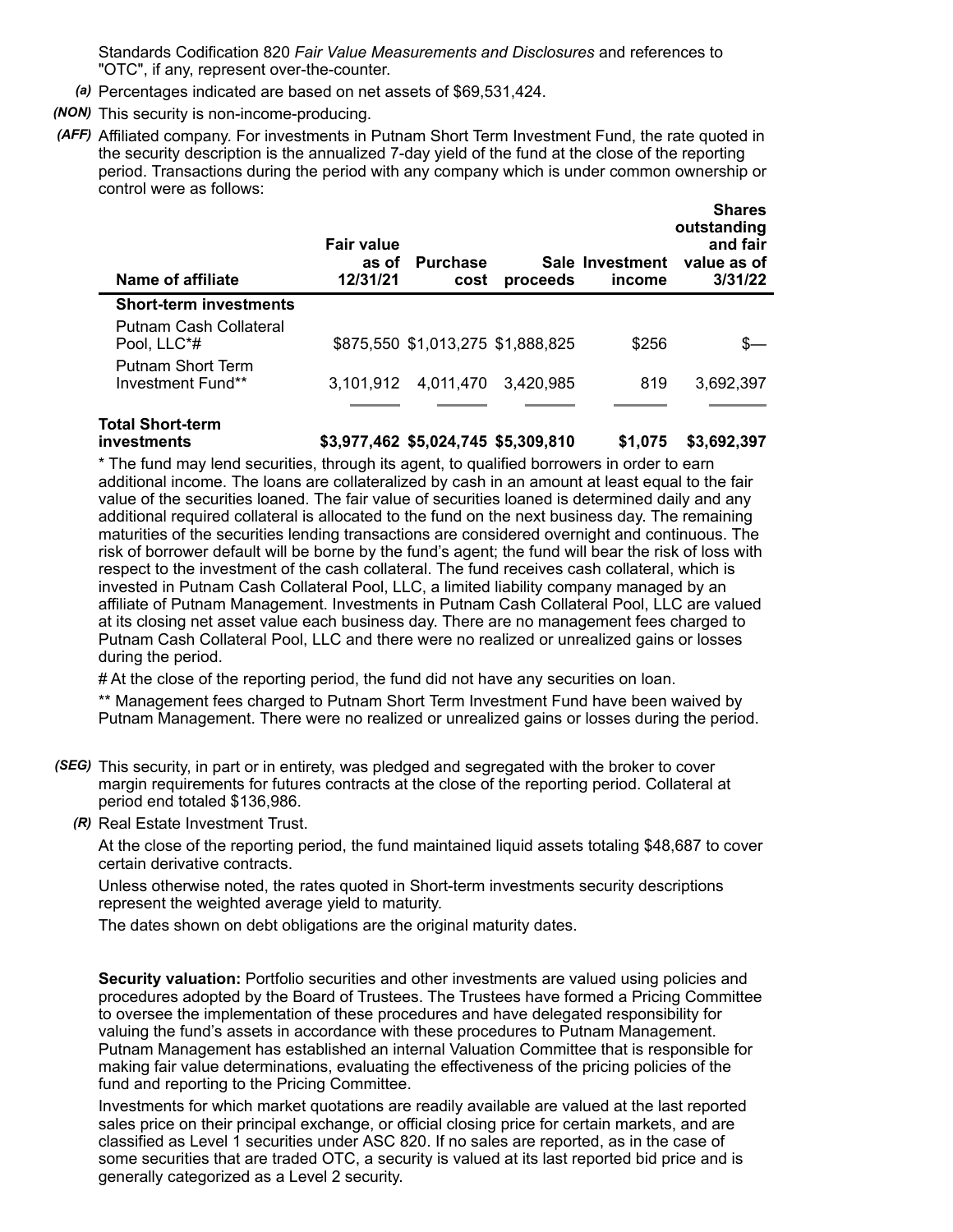Investments in open-end investment companies (excluding exchange-traded funds), if any, which can be classified as Level 1 or Level 2 securities, are valued based on their net asset value. The net asset value of such investment companies equals the total value of their assets less their liabilities and divided by the number of their outstanding shares.

Market quotations are not considered to be readily available for certain debt obligations (including short-term investments with remaining maturities of 60 days or less) and other investments; such investments are valued on the basis of valuations furnished by an independent pricing service approved by the Trustees or dealers selected by Putnam Management. Such services or dealers determine valuations for normal institutional-size trading units of such securities using methods based on market transactions for comparable securities and various relationships, generally recognized by institutional traders, between securities (which consider such factors as security prices, yields, maturities and ratings). These securities will generally be categorized as Level 2.

Many securities markets and exchanges outside the U.S. close prior to the scheduled close of the New York Stock Exchange and therefore the closing prices for securities in such markets or on such exchanges may not fully reflect events that occur after such close but before the scheduled close of the New York Stock Exchange. Accordingly, on certain days, the fund will fair value certain foreign equity securities taking into account multiple factors including movements in the U.S. securities markets, currency valuations and comparisons to the valuation of American Depository Receipts, exchange-traded funds and futures contracts. The foreign equity securities, which would generally be classified as Level 1 securities, will be transferred to Level 2 of the fair value hierarchy when they are valued at fair value. The number of days on which fair value prices will be used will depend on market activity and it is possible that fair value prices will be used by the fund to a significant extent. At the close of the reporting period, fair value pricing was used for certain foreign securities in the portfolio. Securities quoted in foreign currencies, if any, are translated into U.S. dollars at the current exchange rate.

To the extent a pricing service or dealer is unable to value a security or provides a valuation that Putnam Management does not believe accurately reflects the security's fair value, the security will be valued at fair value by Putnam Management in accordance with policies and procedures approved by the Trustees. Certain investments, including certain restricted and illiquid securities and derivatives, are also valued at fair value following procedures approved by the Trustees. These valuations consider such factors as significant market or specific security events such as interest rate or credit quality changes, various relationships with other securities, discount rates, U.S. Treasury, U.S. swap and credit yields, index levels, convexity exposures, recovery rates, sales and other multiples and resale restrictions. These securities are classified as Level 2 or as Level 3 depending on the priority of the significant inputs.

To assess the continuing appropriateness of fair valuations, the Valuation Committee reviews and affirms the reasonableness of such valuations on a regular basis after considering all relevant information that is reasonably available. Such valuations and procedures are reviewed periodically by the Trustees. The fair value of securities is generally determined as the amount that the fund could reasonably expect to realize from an orderly disposition of such securities over a reasonable period of time. By its nature, a fair value price is a good faith estimate of the value of a security in a current sale and does not reflect an actual market price, which may be different by a material amount.

**Options contracts:** The fund used options contracts to hedge against changes in values of securities it owns, owned or expects to own.

The potential risk to the fund is that the change in value of options contracts may not correspond to the change in value of the hedged instruments. In addition, losses may arise from changes in the value of the underlying instruments if there is an illiquid secondary market for the contracts, if interest or exchange rates move unexpectedly or if the counterparty to the contract is unable to perform. Realized gains and losses on purchased options are included in realized gains and losses on investment securities. If a written call option is exercised, the premium originally received is recorded as an addition to sales proceeds. If a written put option is exercised, the premium originally received is recorded as a reduction to the cost of investments.

Exchange-traded options are valued at the last sale price or, if no sales are reported, the last bid price for purchased options and the last ask price for written options. OTC traded options are valued using prices supplied by dealers.

Options on swaps are similar to options on securities except that the premium paid or received is to buy or grant the right to enter into a previously agreed upon interest rate or credit default contract. Forward premium swap options contracts include premiums that have extended settlement dates. The delayed settlement of the premiums is factored into the daily valuation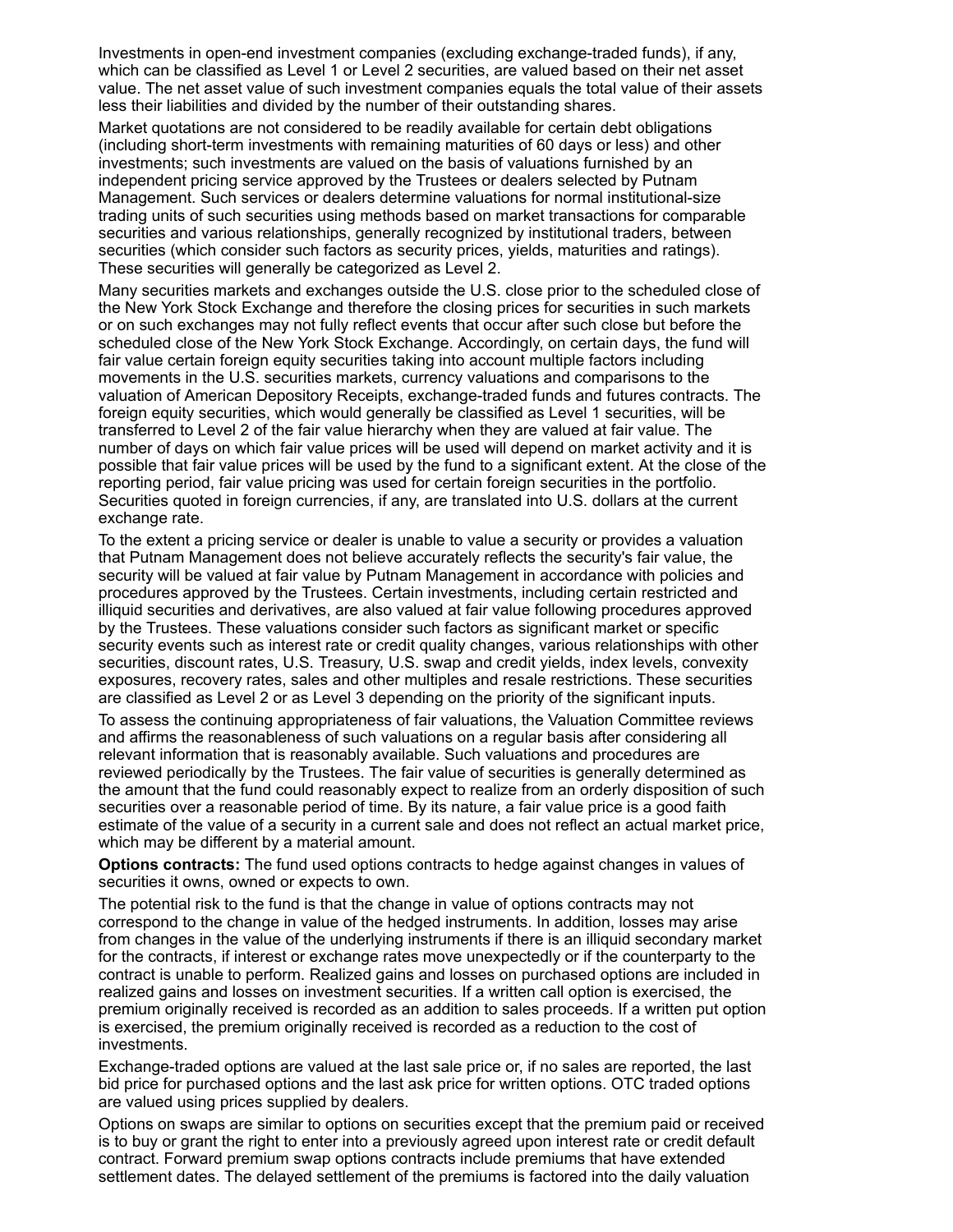of the option contracts. In the case of interest rate cap and floor contracts, in return for a premium, ongoing payments between two parties are based on interest rates exceeding a specified rate, in the case of a cap contract, or falling below a specified rate in the case of a floor contract.

For the fund's average contract amount on options contracts, see the appropriate table at the end of these footnotes.

**Futures contracts:** The fund used futures contracts to equitize cash.

The potential risk to the fund is that the change in value of futures contracts may not correspond to the change in value of the hedged instruments. In addition, losses may arise from changes in the value of the underlying instruments, if there is an illiquid secondary market for the contracts, if interest or exchange rates move unexpectedly or if the counterparty to the contract is unable to perform. With futures, there is minimal counterparty credit risk to the fund since futures are exchange traded and the exchange's clearinghouse, as counterparty to all exchange traded futures, guarantees the futures against default. When the contract is closed, the fund records a realized gain or loss equal to the difference between the value of the contract at the time it was opened and the value at the time it was closed.

Futures contracts are valued at the quoted daily settlement prices established by the exchange on which they trade. The fund and the broker agree to exchange an amount of cash equal to the daily fluctuation in the value of the futures contract. Such receipts or payments are known as "variation margin".

For the fund's average number of futures contracts, see the appropriate table at the end of these footnotes.

**Forward currency contracts:** The fund buys and sells forward currency contracts, which are agreements between two parties to buy and sell currencies at a set price on a future date. These contracts were used to hedge foreign exchange risk.

The U.S. dollar value of forward currency contracts is determined using current forward currency exchange rates supplied by a quotation service. The fair value of the contract will fluctuate with changes in currency exchange rates. The contract is marked to market daily and the change in fair value is recorded as an unrealized gain or loss. The fund records a realized gain or loss equal to the difference between the value of the contract at the time it was opened and the value at the time it was closed when the contract matures or by delivery of the currency. The fund could be exposed to risk if the value of the currency changes unfavorably, if the counterparties to the contracts are unable to meet the terms of their contracts or if the fund is unable to enter into a closing position.

For the fund's average contract amount on forward currency contracts, see the appropriate table at the end of these footnotes.

**Master agreements:** The fund is a party to ISDA (International Swaps and Derivatives Association, Inc.) Master Agreements (Master Agreements) with certain counterparties that govern OTC derivative and foreign exchange contracts entered into from time to time. The Master Agreements may contain provisions regarding, among other things, the parties' general obligations, representations, agreements, collateral requirements, events of default and early termination. With respect to certain counterparties, in accordance with the terms of the Master Agreements, collateral posted to the fund is held in a segregated account by the fund's custodian and, with respect to those amounts which can be sold or repledged, is presented in the fund's portfolio.

Collateral pledged by the fund is segregated by the fund's custodian and identified in the fund's portfolio. Collateral can be in the form of cash or debt securities issued by the U.S. Government or related agencies or other securities as agreed to by the fund and the applicable counterparty. Collateral requirements are determined based on the fund's net position with each counterparty.

Termination events applicable to the fund may occur upon a decline in the fund's net assets below a specified threshold over a certain period of time. Termination events applicable to counterparties may occur upon a decline in the counterparty's long-term and short-term credit ratings below a specified level. In each case, upon occurrence, the other party may elect to terminate early and cause settlement of all derivative and foreign exchange contracts outstanding, including the payment of any losses and costs resulting from such early termination, as reasonably determined by the terminating party. Any decision by one or more of the fund's counterparties to elect early termination could impact the fund's future derivative activity.

At the close of the reporting period, the fund had a net liability position of \$19,130 on open derivative contracts subject to the Master Agreements. There was no collateral posted by the fund at period end for these agreements.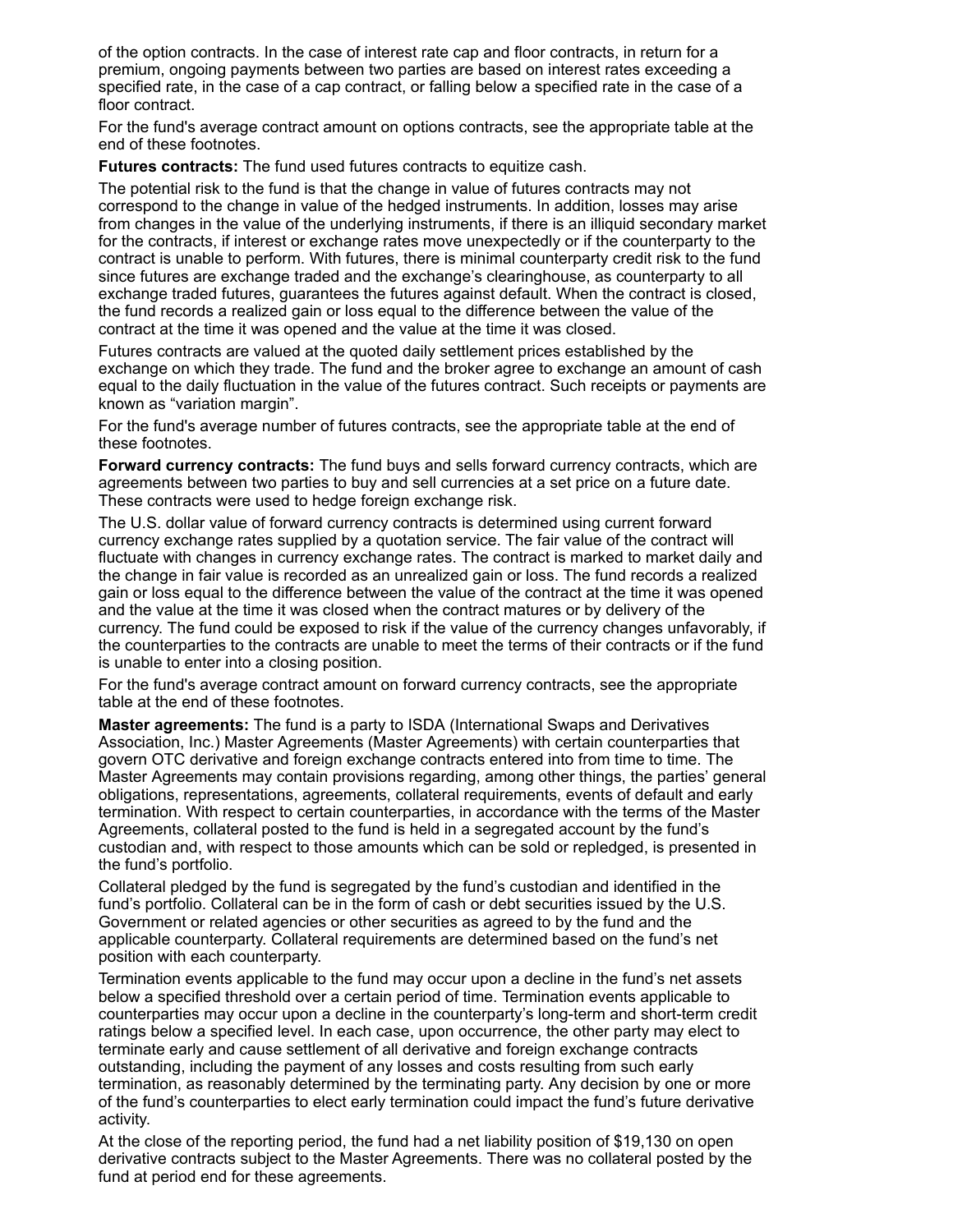ASC 820 establishes a three-level hierarchy for disclosure of fair value measurements. The valuation hierarchy is based upon the transparency of inputs to the valuation of the fund's investments. The three levels are defined as follows:

**Level 1:** Valuations based on quoted prices for identical securities in active markets.

**Level 2:** Valuations based on quoted prices in markets that are not active or for which all significant inputs are observable, either directly or indirectly.

**Level 3:** Valuations based on inputs that are unobservable and significant to the fair value measurement.

The following is a summary of the inputs used to value the fund's net assets as of the close of the reporting period:

|                                   | <b>Valuation inputs</b> |             |         |  |
|-----------------------------------|-------------------------|-------------|---------|--|
| <b>Investments in securities:</b> | Level 1                 | Level 2     | Level 3 |  |
| <b>Common stocks*:</b>            |                         |             |         |  |
| <b>Communication services</b>     | \$4,885,813             | \$—         |         |  |
| Consumer discretionary            | 9,591,802               |             |         |  |
| Consumer staples                  | 4,284,235               |             |         |  |
| Energy                            | 2,266,910               | 381,908     |         |  |
| <b>Financials</b>                 | 5,147,643               | 1,099,568   |         |  |
| Health care                       | 9,790,549               |             |         |  |
| Industrials                       | 6,112,441               |             |         |  |
| Information technology            | 17,568,116              |             |         |  |
| <b>Materials</b>                  | 1,853,684               | 114,448     |         |  |
| Real estate                       | 709,762                 |             |         |  |
| <b>Utilities</b>                  | 1,925,725               |             |         |  |
| <b>Total common stocks</b>        | 64,136,680              | 1,595,924   |         |  |
| Units                             | 79,881                  |             |         |  |
| Short-term investments            |                         | 3,892,379   |         |  |
| <b>Totals by level</b>            | \$64,216,561            | \$5,488,303 |         |  |

|                                     | <b>Valuation inputs</b> |         |         |  |
|-------------------------------------|-------------------------|---------|---------|--|
| <b>Other financial instruments:</b> | Level 1                 | Level 2 | Level 3 |  |
| Forward currency contracts          | $s-$                    | \$2,753 | $s-$    |  |
| <b>Futures contracts</b>            | 133,780                 |         |         |  |
| Written options outstanding         |                         | (255)   |         |  |
| <b>Totals by level</b>              | \$133,780               | \$2,498 |         |  |

\* Common stock classifications are presented at the sector level, which may differ from the fund's portfolio presentation.

The volume of activity for the reporting period for any derivative type that was held at the close of the